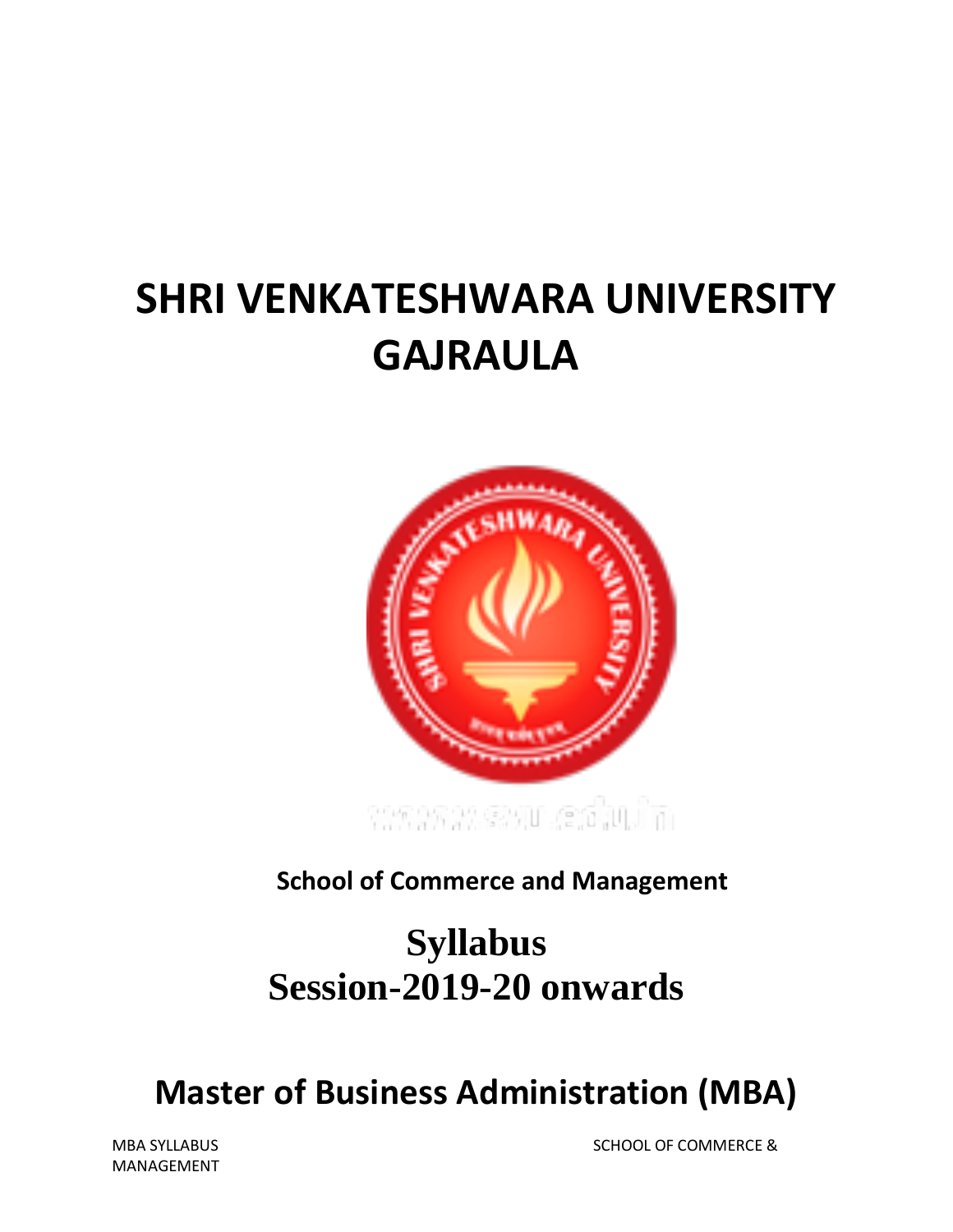| <b>S.N.</b> | <b>Subject</b> | <b>Subject</b>                    | <b>EVALUATION SCHEME</b> |                |           |                  |           |              |            |              |                |
|-------------|----------------|-----------------------------------|--------------------------|----------------|-----------|------------------|-----------|--------------|------------|--------------|----------------|
|             | Code           |                                   |                          |                |           | <b>SESSIONAL</b> |           |              | <b>ESE</b> | <b>Total</b> | <b>Credit</b>  |
|             |                |                                   |                          |                |           | <b>EXAMS</b>     |           |              |            |              |                |
|             |                |                                   | L                        | T              | ${\bf P}$ | <b>CT</b>        | <b>TA</b> | <b>Total</b> |            |              |                |
| 1.          | <b>MBA-411</b> | <b>Strategic Management</b>       |                          | $\overline{2}$ |           |                  |           |              |            |              |                |
|             |                |                                   | 3                        |                |           | 20               | 10        | 30           | 70         | 100          | $\overline{4}$ |
|             |                | <b>International Business</b>     |                          | $\overline{2}$ |           |                  |           |              | 70         |              |                |
| 2.          | <b>MBA-412</b> | Management                        | 3                        |                |           | 20               | 10        | 30           |            | 100          | $\overline{4}$ |
|             |                | Entrepreneurship                  |                          | $\overline{2}$ |           |                  |           |              | 70         |              |                |
| 3.          | <b>MBA-413</b> | Development                       | 3                        |                |           | 20               | 10        | 30           |            | 100          | $\overline{4}$ |
|             |                | <b>Opt any One</b>                |                          | $\overline{2}$ |           |                  |           |              |            |              |                |
| 4.          | <b>MBA-414</b> | Retailing & Distribution          | $\overline{3}$           |                |           | 20               | 10        | 30           | 70         | 100          | $\overline{4}$ |
|             |                | Management                        |                          |                |           |                  |           |              |            |              |                |
|             |                | <b>Industrial Relations &amp;</b> |                          | $\overline{2}$ |           |                  |           |              |            |              |                |
|             | <b>MBA-415</b> | <b>Labour Enactments</b>          | 3                        |                |           | 20               | 10        | 30           | 70         | 100          | $\overline{4}$ |
|             |                | <b>Opt any one</b>                |                          | $\overline{2}$ |           |                  |           |              |            |              |                |
| 5.          | <b>MBA-416</b> | <b>Hospital Administration</b>    | 3                        |                |           | 20               | 10        | 30           | 70         | 100          | $\overline{4}$ |
|             |                | <b>Educational Institution</b>    |                          | $\overline{2}$ |           |                  |           |              |            |              |                |
|             | <b>MBA-417</b> | Management                        | 3                        |                |           | 20               | 10        | 30           | 70         | 100          | $\overline{4}$ |
|             |                | Opt any one                       |                          | $\overline{2}$ |           |                  |           |              |            |              |                |
| 6.          | <b>MBA-418</b> | Travel & Tourism                  | 3                        |                |           | 20               | 10        | 30           | 70         | 100          | $\overline{4}$ |
|             |                | Management                        |                          |                |           |                  |           |              |            |              |                |
|             |                | <b>Sports Management</b>          |                          | $\overline{2}$ |           |                  |           |              |            |              |                |
|             | <b>MBA-419</b> |                                   | 3                        |                |           | 20               | 10        | 30           | 70         | 100          | $\overline{4}$ |
|             |                | <b>Total</b>                      | 18                       | 12             |           |                  |           | 180          | 420        | 600          | 24             |
| $\tau$      | <b>MBA-420</b> | <b>Unnat Bharat</b>               |                          |                |           |                  |           |              |            |              |                |
|             |                | Abhiyan(Non-CGPA)                 | $\mathbf{1}$             | L,             | 3         | 20               | 10        | 30           | 70         | 100          | $\overline{2}$ |

# **Year:2 Semester: IV**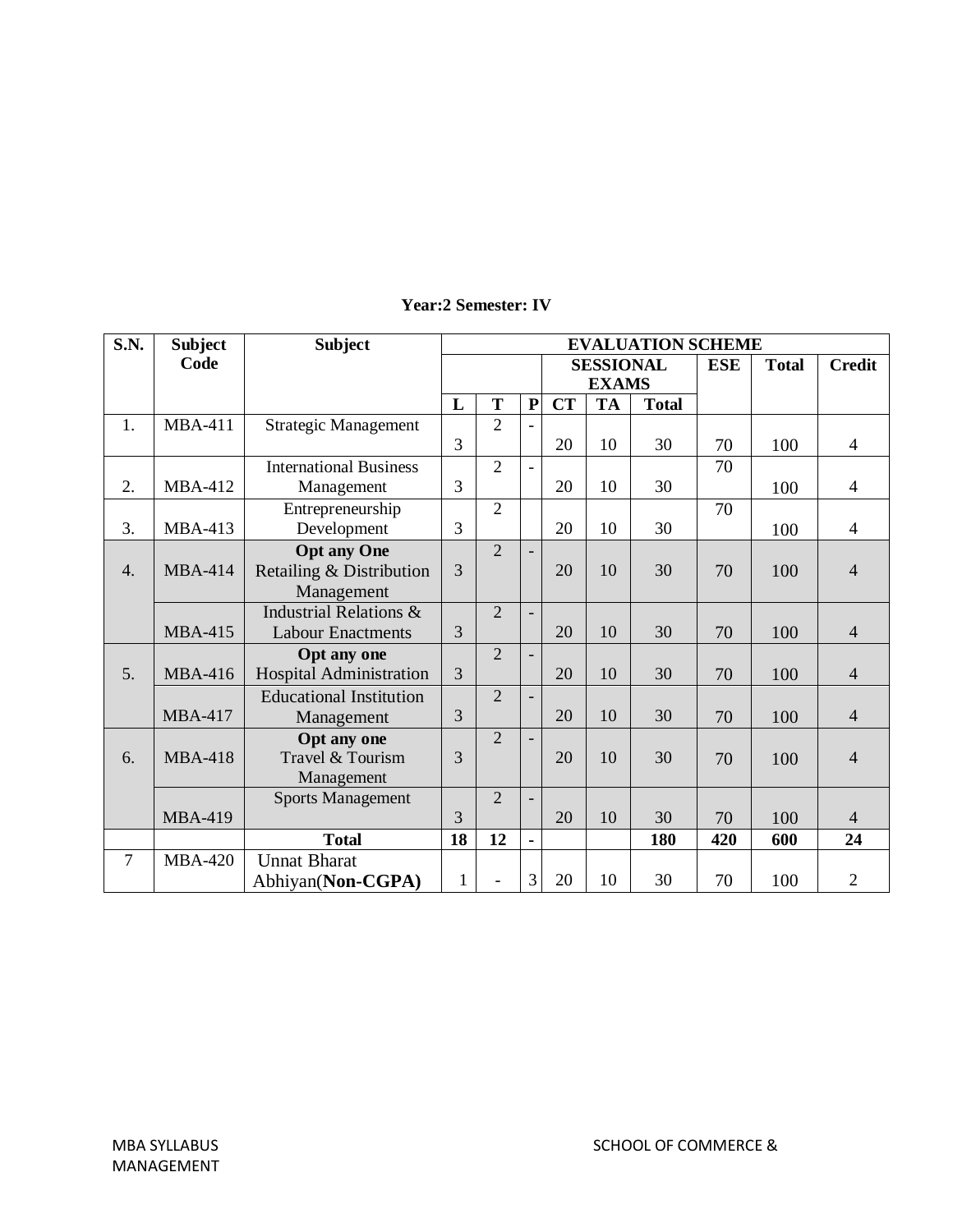# **SEMESTER : IV MBA-411: STRATEGIC MANAGEMENT Credit Hours: 4**

#### **Course Objective:**

The present course aims at familiarizing the participants with the concepts, tools and techniques of corporate strategic management so as to enable them to develop analytical and conceptual skills and the ability to look at the totality of situations. Class participation will be fundamental to the development of the skills of the students.

# **UNIT I (6 Sessions)**

Introduction, Strategic Management, Business Policy, Corporate Strategy, Basic Concept of Strategic Management, Mission, Vision, Objectives, Impact of globalization, Basic Model of Strategic Management, Strategic Decision Making.

# **UNIT II (8 Sessions)**

Impact of Internet and E-Commerce, Role of Strategic Management in Marketing, Finance, HR and Global Competitiveness.

Environmental Scanning, Industry Analysis, Competitive Intelligence ETOP Study, OCP, SAP Scanning,

# **UNIT III (10 Sessions)**

Corporate Analysis, Resource based approach, Value-Chain Approach, Scanning Functional Resources, Strategic Budget and Audit.

SWOT Analysis, TOWS Matrix, Various Corporate Strategies: Growth/ Expansion, Diversification, Stability, Retrenchment & Combination Strategy.

# **UNIT IV (8 Sessions)**

Process of Strategic Planning, Stages of corporate development, Corporate Restructuring, Mergers & Acquisitions, Strategic Alliances, Portfolio Analysis, Corporate Parenting, Functional Strategy, BCG Model, GE 9 Cell, Porters Model: 5 Force and Porters Diamond Model, Strategic Choice.

#### **UNIT V (8 Sessions)**

Strategy Implementation through structure, through Human Resource Management: through values and ethics. Mc Kinsey's 7S Model, Organization Life Cycle, Management and Control, Activity based Costing, Strategic Information System.

Case Study related to the Entire Syllabus.

# **Course outcomes:**

- 1. describe the practical and integrative model of strategic management process that defines basic activities in strategic management.
- 2. demonstrate the knowledge and abilities in formulating strategies and strategic plans
- 3. analyze the competitive situation and strategic dilemma in dealing with dynamic global business environment in terms of rapidly changing market trends and technological advancement
- 4. evaluate challenges faced by managers in implementing and evaluating strategies based on the nature of business, industry, and cultural differences

#### **Suggested Reading**

**1.** Carpenter-Strategic Management(Pearson)

- 2. Kazmi A. Business Policy and Strategic Management (Tata Mc Graw Hill, 2nd Ed.)
- 3. Kachru Strategic Management: (Excel Books)
- 4. Cliff Bowman Business Policy and Strategy (Prentice Hall of India)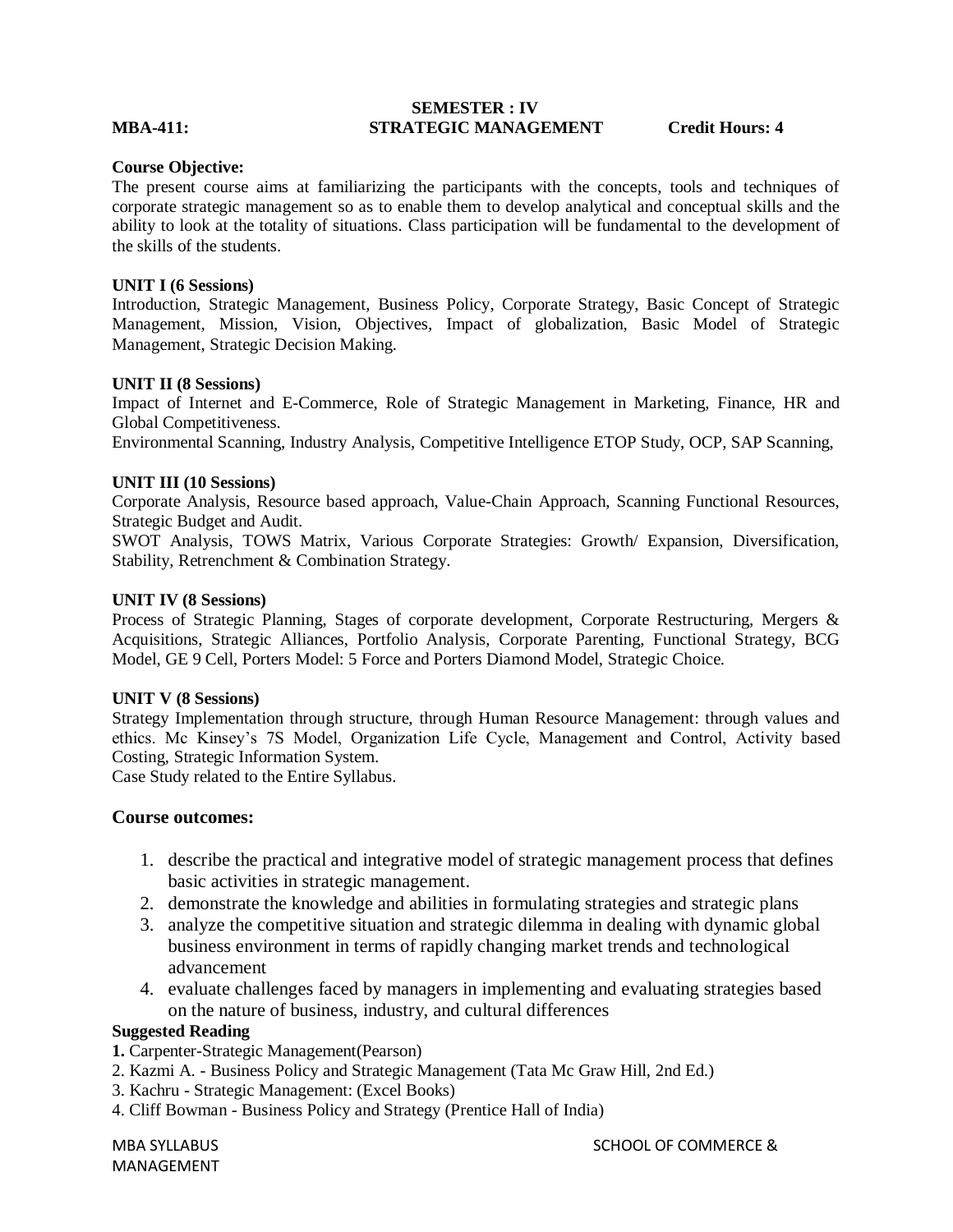# **MBA-412: INTERNATIONAL BUSINESS MANAGEMENT Credit Hours: 4**

## **Course Objective:**

This course will provide the students an opportunity to learn and understand how business is conducted in the international arena. The syllabus is designed to allow students to gain managerial skills to meet the challenges they will face in the global workplace.

# **Unit I (6 sessions)**

An Overview of International Business: Introduction, Definition of International Business, Changing Environment of International Business, Globalization of Markets, Trends in Globalization, Effects and Benefits of Globalization.

# **Unit II (10 sessions)**

International Trade and Investment Theories: Mercantilism; Absolute Cost theory, Comparative Cost theory, Opportunity Cost theory, factor endowment theory, Complimentary trade theories – stopler – Samuelson theorem, International Product life Cycles. Investment Theories – Theory of Capital Movements, Market Imperfections theory; Internationalisation Theory; Location Specific Advantage Theory; Eclectic Theory; other theories, Instruments of Trade Policy- Tariffs, Subsidies, Import Quotas, Voluntary Export Restraints, Administrative Policy, Anti-dumping Policy.

# **Unit III (08) sessions)**

Foreign Exchange Determination Systems: Basic Concepts Relating to Foreign Exchange, Various types of Exchange Rate Regimes – Floating Rate Regimes, Managed Fixed Rate Regime, Purchasing Power Parity, Mint Parity, Interest rates, other Factors Affecting Exchange Rates, Brief History of Indian Rupees Exchange Rates.

#### **Unit IV (10 Sessions)**

International Institution: UNCTAD, Its Basic Principles and Major Achievements, IMF, Role of IMF, IBRD, Features of IBRD, WTO, Role and Advantages of WTO.

Regional Economic Integration: Introduction, Levels of Economic Integration, Regional Economic Integration in Europe, Regional Economic Integration in U.S.A., ASEAN, SAARC, Integration for Business.

#### **Unit V (06 Sessions)**

Strategic Functions of International HRM, Staffing Policy – Ethnocentric, Polycentric and Geocentric Approach, Expatriate Preparation and development, Expatriate Repatriation, International Labor Relations

# **Course Outcomes:**

- 1. Conduct an environmental scan to evaluate the impact of world issues on an organization's international business opportunities.
- 2. Conduct, evaluate and present market research to support an organization's international business decision-making.
- 3. Manage the preparation of documents and the application of procedures to support the movement of products and services in the organization's global supply chain.
- 4. Evaluate the impact of statutory and regulatory compliance on an organization's integrative trade initiatives.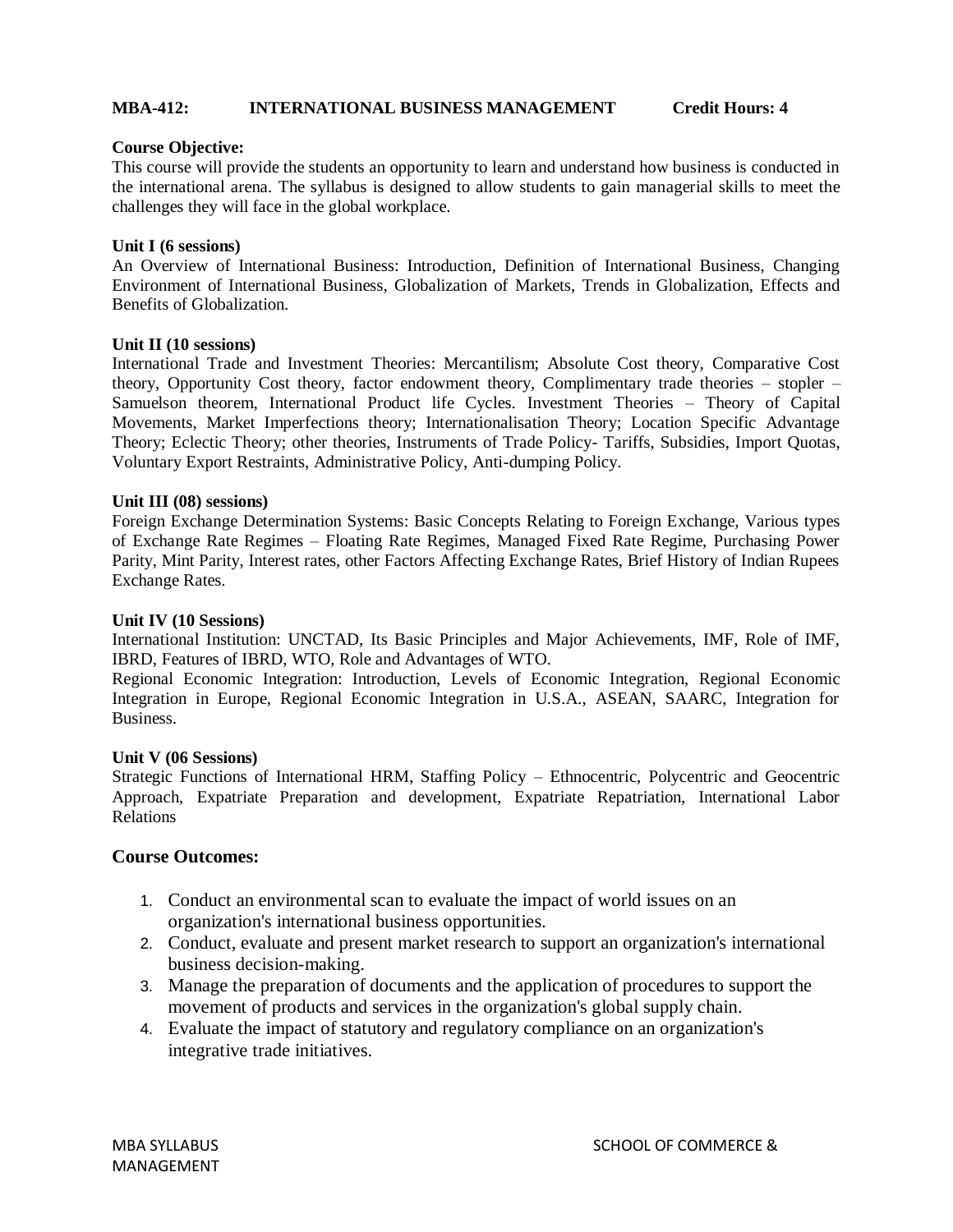# **SUGGESTED READINGS**

- 1) Agarwal Raj International Trade (Excel, 1st Ed.)
- 2) Albaum Duerr International Marketing and Export management (Pearson, 7th Ed.)
- 3) Cherunilam F International Trade and Export Management (Himalaya, 2007)
- 4) Hill C.W. International Business (TMH, 5th Ed.)
- 5) Daniels International Business (Pearson, 1st Ed.)
- 6) Kumar R and Goel, International Business, (UDH Publications, edition 2013)
- 7) Jaiswal- International Business (Himalya Publication)
- 8) Varshney R.L, Bhattacharya B International Marketing Management (Sultan Chand & Sons, 9th Ed.)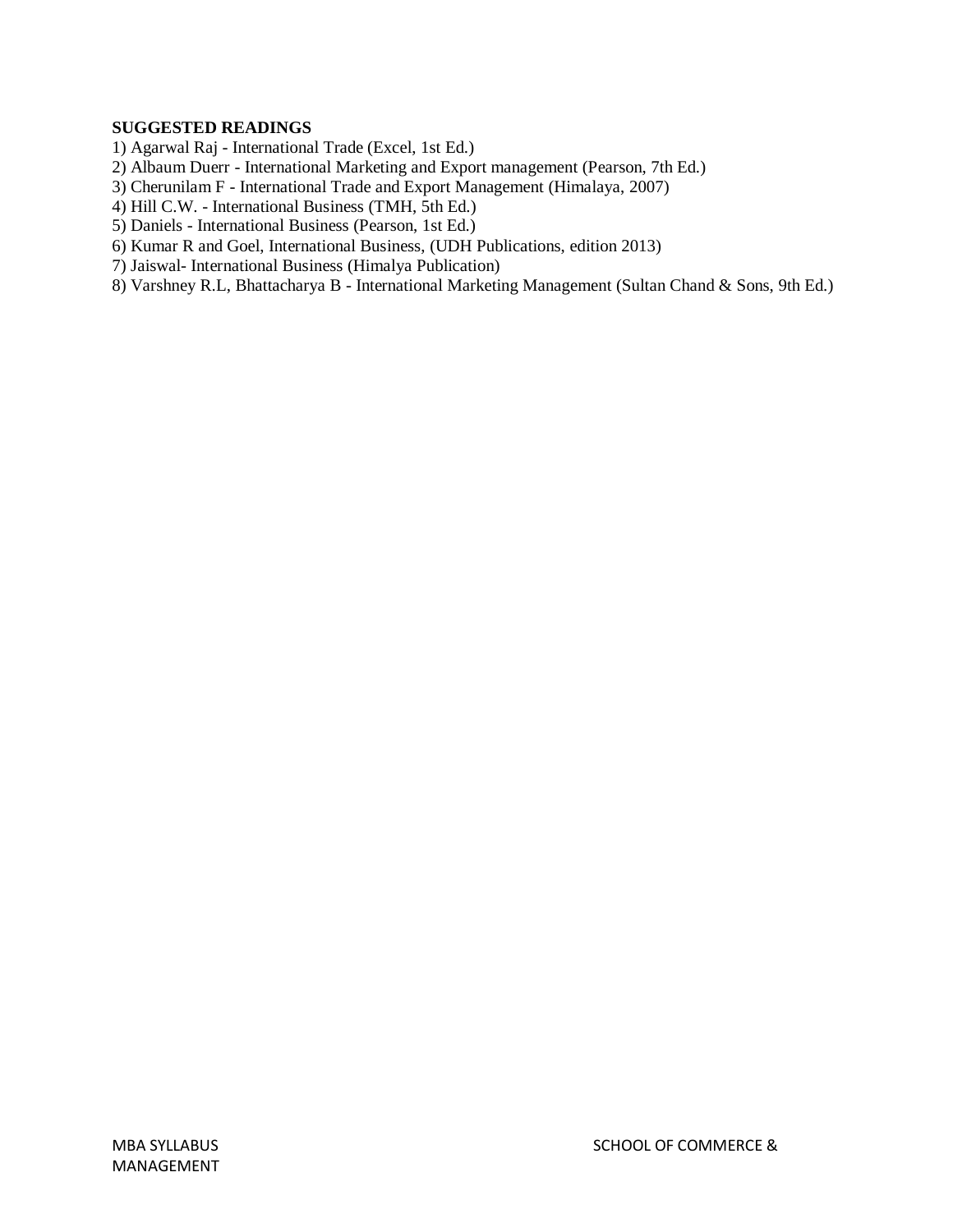# **MBA-413: ENTREPRENEURSHIP DEVELOPMENT Credit Hours: 4**

**Course Objective:** The objective of the section is to develop conceptual understanding of the topic among the students and comprehend the environment of making of an Entrepreneur. Specific topics to be covered in the section are as follows:

# **Unit I (8 Sessions)**

Meaning, Definition and concept of Enterprise, Entrepreneurship and Entrepreneurship Development, Evolution of Entrepreneurship, Theories of Entrepreneurship. Characteristics and Skills of Entrepreneurship, Concepts of Intrapreneurship, Entrepreneur v/s Intrapreneur, Entrepreneur Vs. Entrepreneurship, Entrepreneur Vs. Manager, Role of Entrepreneurship in Economic Development, Factors affecting Entrepreneurship, Problems of Entrepreneurship

# **Unit II (6 Sessions)**

Meaning and concept of Entrepreneurial Competency, Developing Entrepreneurial Competencies, Entrepreneurial Culture, Entrepreneurial Mobility, Factors affecting Entrepreneurial mobility, Types of Entrepreneurial mobility. Entrepreneurial Motivation: Meaning and concept of Motivation, Motivation theories, Entrepreneurship Development Program: Needs and Objectives of EDPs, Phases of EDPs, Evaluation of EDPs

# **Unit III (10 Sessions)**

Role of Government in promoting Entrepreneurship, MSME policy in India, *Agencies for Policy Formulation and Implementation:* District Industries Centers (DIC), Small Industries Service Institute (SISI), Entrepreneurship Development Institute of India (EDII), National Institute of Entrepreneurship & Small Business Development (NIESBUD), National Entrepreneurship Development Board (NEDB), *Financial Support System:* Forms of Financial support, Long term and Short term financial support, Sources of Financial support, Development Financial Institutions, Investment Institutions

# **Unit IV (8 Sessions)**

Women Entrepreneurship: Meaning, Characteristic features, Problems of Women Entrepreneurship in India, Developing Women Entrepreneurship in India, Concept of Social Enterprise and Social Entrepreneurship, Social Entrepreneurs, Sustainability Issues in Social Entrepreneurship, Rural Entrepreneurship, Family Business Entrepreneurship, Concepts of Entrepreneurship Failure, Issues of Entrepreneurial failure, Fading of Entrepreneurial success among once leading corporate groups, Entrepreneurial resurgence, Reasons of Entrepreneurial Failure, Essentials to Avoid Unsuccessful Entrepreneurship.

# **Unit V (8 Sessions)**

Forms of Business Ownership, Issues in selecting forms of ownership, Environmental Analysis, Identifying problems and opportunities, Defining Business Idea, Planning Business Process, **Project Management:** Concept, Features, Classification of projects, Issues in Project Management, Project Identification, Project Formulation, Project Design and Network Analysis, Project Evaluation, Project Appraisal, Project Report Preparation, Specimen of a Project Report

# **Course Outcomes:**

- Graduates will demonstrate an understanding of and appreciation for the importance of the impact of globalization and diversity in modern organizations.
- Graduates will demonstrate an ability to engage in critical thinking by analyzing situations and constructing and selecting viable solutions to solve problems.
- Graduates will demonstrate an ability to work effectively with others.

# **Suggested Readings:**

- 1. Lall &Sahai:Entreprenurship (Excel Books 2 edition)
- 2. Couger, C- Creativity and Innovation (IPP, 1999)
- 3. Kakkar D N Enterpreneurship Development (Wiley Dreamtech)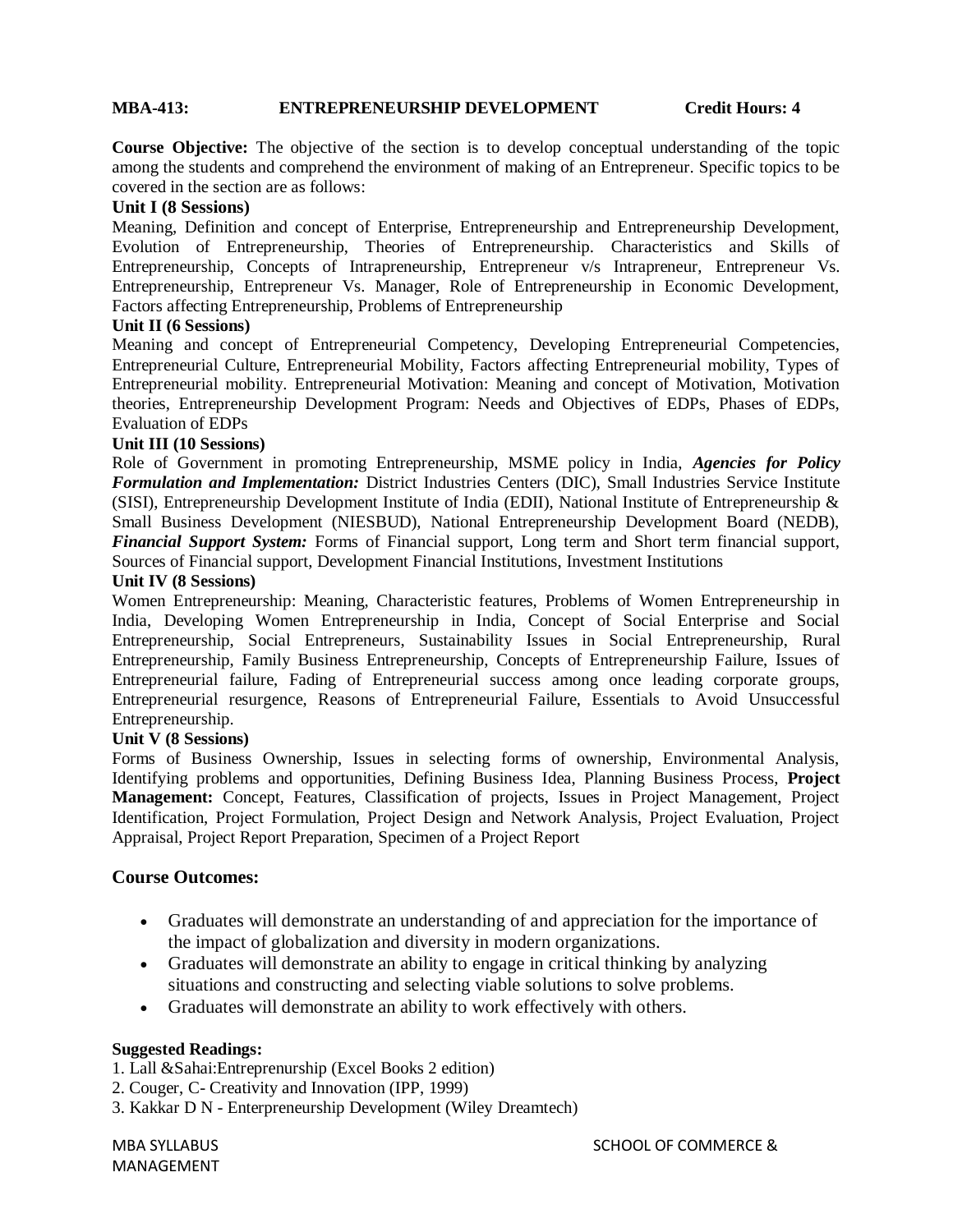# **MBA-414 RETAILING AND DISTRIBUTION MANAGEMENT Credit Hours: 4**

# **Course Objective:**

This program helps management students to understand the fundamentals of Distribution management and familiarizing the participants with the global dynamism of retail practices and provides a specialize platform for developing cutting edge skills in retails.Class participation will be fundamental to the development of these skills.

# **UNIT I (08 Sessions)**

Distribution Management: An Overview

Meaning, concept and elements of Distribution; Growing importance of distribution for strategic advantage; Value chain and marketing intermediaries; Various marketing intermediaries and their roles in value addition; Conventional distribution systems for various product categories; Multiple Channel Systems; Designing channel structure and strategy

# **UNIT II (08 Sessions)**

IT enabled Distribution Systems & Channel Relationships

IT enabled Distribution Systems; Disintermediation vs Reintermediation; Cybermediary (e-commerce), Partial disintermediation, Infomediary; Intermediary empowerment; Framework for adoption of IT enabled distribution systems; Nature and characteristics of Partnering Channel Relationships; Stages, Reasons and Factors of developing Partnering Channel Relationships; Channel Conflicts and Resolution Strategies; Partnering Channel Relationships and IT

# **UNITIII (10 Sessions)**

Logistics Management

Concept, Types, and Functions of Inventory; Inventory Management Tools and Techniques; Nature, Concept, Types, Functions and Strategy of Warehousing; Value of Information in Logistics and Bullwhip Effect; Logistics Information System and Order Processing, Concept, Evolution and Objectives of Logistics Management; Components and Functions of Logistics Management; Distribution related Issues and Challenges for Logistics Management; Gaining competitive advantage through Logistics Management;

# **UNIT IV (06 Sessions)**

Retail Management: An Overview

Concept and Evolution; Functions and Role of Retailing in Distribution; Social and Economic significance of Retailing; Formats of Retailing; Organized Retailing; Technology in Retailing; Present Indian Retailing Scenario

## **UNIT V (8 Sessions)**

Retail Management Decisions

Organizational buying formats and processes; Merchandise Planning systems; Category Management; Logistics issues in Retailing; Inventory Management and Replenishment Systems; Value of Information visibility, Functions, Costs, and Modes of Transportation, Selection of Transport Mode; Transportation Network and Decision

# **Course Outcome:**

1.Demonstrate the skills needed to develop ideas and make decisions based on ethics, proper research, analysis, and critical thinking.

2.Describe the key actions to be taken to effectively and efficiently utilize organizational resources to achieve stated purpose and goals.

3.Describe the actions taken to acquire and retain customers; produce goods and services; and measure/track financial performance.

4.Develop a professional growth plan for lifelong learning.

# **Suggested Readings:**

1. Agrawal D. K., Distribution & Logistics Management: A Strategic Marketing Approach, Macmillan Publishers India Ltd. New Delhi,

2. Berman- Retail Management Strategic approach-11e (Prentice hall)

3. Cox-Retailing An introduction 5e (Prentice hall)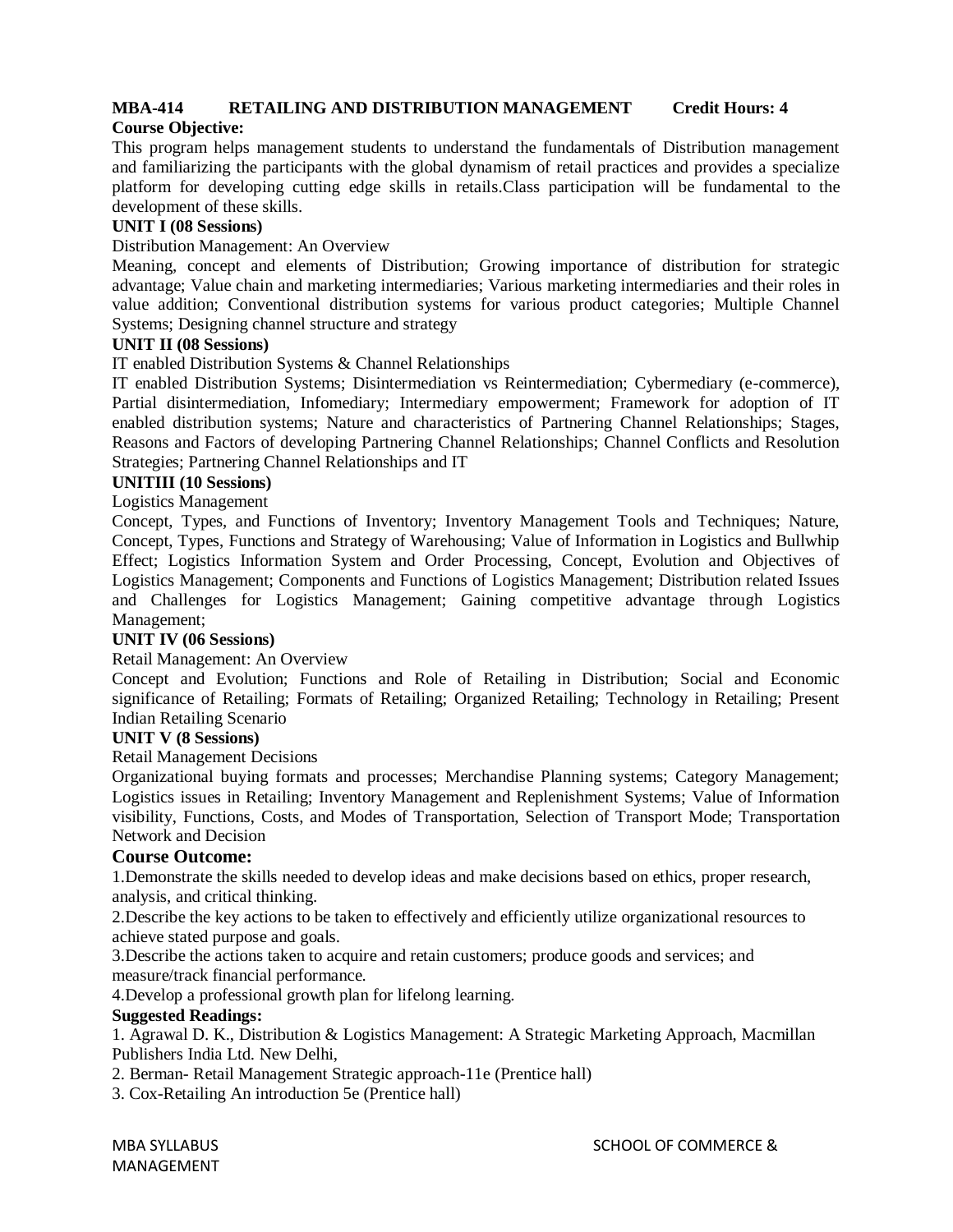# **MBA-415: INDUSTRIAL RELATIONS AND LABOUR ENACTMENTS Credit Hours: 4**

**Course Objective:** The Course intends to educate and create awareness among the participants about various aspects of Industrial Relations and thus equip them to handle this delicate subject with maturity, objectivity and understandings. To gain knowledge of concepts, issues and legal framework of Industrial Relations.

#### **UNIT I (6 Sessions)**

Overview of Industrial Relations : Concept of Industrial Relations; Nature of Industrial Relations; Objectives of IR; Evolution of IR in India ; Role of State; Trade Union; Employers' Organisation; ILO in IR.

# **UNIT II (8 Sessions)**

Trade Unionism : Trade Union : origin and growth, unions after independence, unions in the era of liberalization; concept, objectives, functions and role of Trade Unions in collective bargaining; problems of Trade Unions.

# **UNIT III (6 Sessions)**

Labour problems : Discipline and misconduct; Grievance Handling Procedure; Labour turnover; Absenteeism; Workers' participation in management.

# **UNIT IV (8 Sessions)**

Technological Change in IR-Employment issues, Management Strategy, Trade Union Response, Human Resource Management and IR- Management Approaches, Integrative Approaches to HRM; International Dimensions of IR.

#### **UNIT V (12 Sessions)**

Labour Legislations: Industrial Dispute Act, Factories Act, Payment of Wages Act, Workmen's Compensation Act. Important Provisions of Employees' State Insurance Act, Payment of Gratuity Act, Employees Provident Fund Act.

# **Learning Outcomes**

- Upon completion of the course, the student would:
- Be aware of the present state of Industrial relations in India.
- Be acquainted with the concepts, principles and issues connected with trade unions, collective bargaining, workers participation, grievance redressal, and employee discipline and dispute resolution.
- Understand the various processes and procedures of handling Employee Relations.

# **Suggested Readings:**

- 1. Mamoria CB, Mamoria, Gankar Dynamics of Industrial Relations (Himalayan Publications, 15th Ed.)
- 2. Singh B.D. Industrial Relations & Labour Laws (Excel, 1st Ed.)
- 3. Kogent Industrial Relations & Labour Laws (Wiley Dreamtech)
- 4. Srivastava SC Industrial Relations and Labour Laws (Vikas, 2000, 4th Ed.)
- 5. Venkata Ratnam Industrial Relations (Oxford, 2006, 2nd Ed.)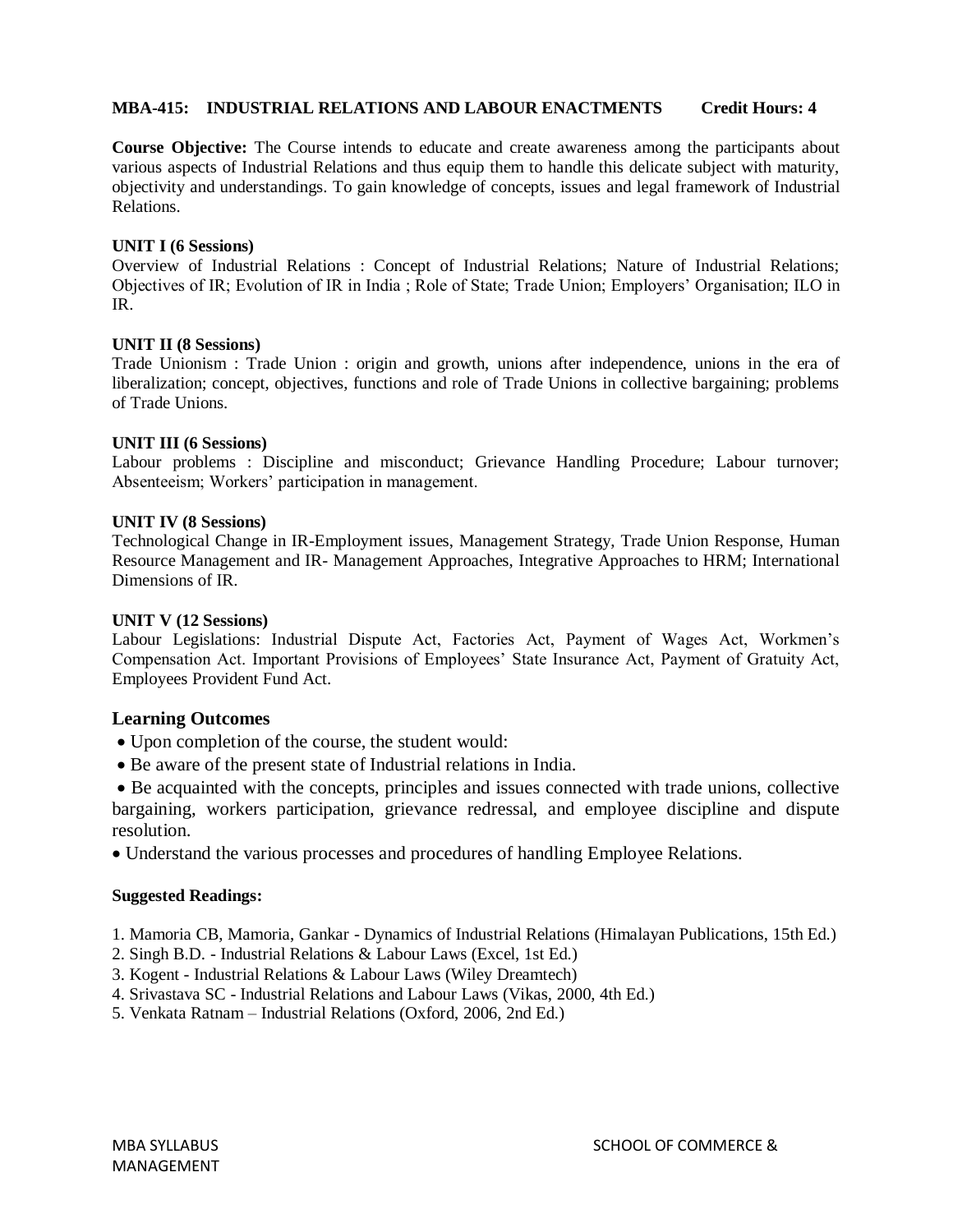# **Hospital Administration (MBA--416) Credit hours 4**

# **Course Objective:**

To promote awareness among functionaries involved in Health and Hospital Management. To promote research in the field of Health and Hospital Management. in order to improve the efficiency of Health Care delivery Systems. To promote the development of high quality hospital services and community health care.

# **UNIT-1**

Routine Admission/Discharge Procedures/Discharge Summary ,Hospital Utilisation Statistics. Average Length of Stay (ALS) • Bed Occupancy Rare,• Turn Over Interval 03. Daily Reports /Returns.

# **UNIT-2**

Patient's Complaints. Patient Satisfaction Survey. Interviews, Questionnaires, Observations, Group Discussions, Patient Opinion Polls, Report Writing. Duty Roster of various categories of Staff. Availability of Materials Critical Items, Stock Level, Procurement Methods.

# **UNIT-3**

Administration of Patient Related Schemes: Medical Insurance (Cashless Benefit), CGHS, ECHS, CSMA, TPA, ESI. Front Office Duties & Responsibilities Duties & Responsibilities of the Hospital administrator/CEO. In Profit Making Hospitals In Non-Profit Making Hospitals Disaster Management/Disaster Plan. Marketing of Hospital.,Telephone Courtesy, Guest Lectures, Orgnaisation of Camps, Seminars, Workshops, Continuous Medical Education, Public Participation.

# **UNIT-4**

Hospital Security. Staff, Patients, New born babies, Female staff/Patients, Stores. Application of Hospital Information System (HIS) & Management Information System (MIS) Negotiation Skills. 2 • Purchase of Stores / Equipment, Union Matters, Collective Bargaining. Hospital Waste Management. Methods of Infection Control. 20. Fire Fighting. Dealing with Crisis Situation. Mob violence, Bomb threat, Terrorist strike, Mass casualties, Political agitation, Prisoners. **UNIT-5**

Legal Aspect of Hospital Administration Rights & Responsibilities of Medical Person. Organisational & Procedural Laws. Indian Contract Act Nursing Hom e-Registration Act Birth-Death Registration Act. Labour Laws Applicable to a Hospital. Indian Trade Union Act 1926/Industrial Dispute Act 1947. The Bombay Shops & Establishment Act.,The Workmen's Compensations Act. The Industrial Employment (Standing Orders) Act 1946.,Payment of Wages Act. Employee Provident Fund Act. Maternity Benefit Act.

# **Course Outcome:**

1.Develop innovative solutions to strategic, tactical and operational issues in managing healthcare systems and associated information technology through the combined use of information, organizational knowledge, talent management and critical thinking.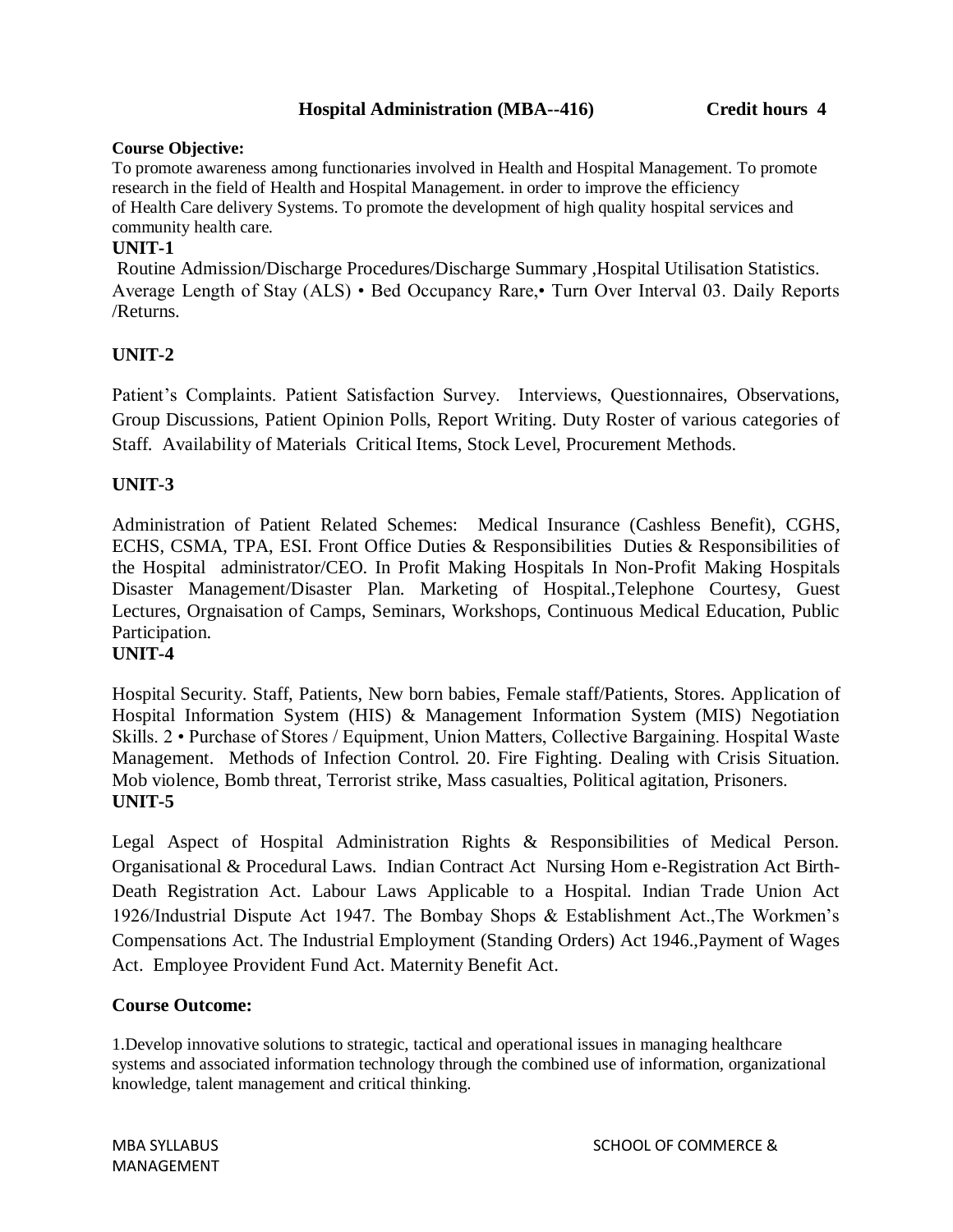2.Explain and compare continuous improvement processes, and using a variety of tools, design and build systems for measurement, analysis and accountability as they apply to healthcare settings.

# **Books Recommended:**

- 02. Medical Negligence & Compensation By Jagdish Singh Bharat Law, Jaipur.
- 03. Medical Negligence & Legal Remedies By Anoop K. Kaushal Universal.
- 04. Medical Termination of Pregnancy Act.
- 05. Preconception & Prenatal Diagnostic Techniques (Prohibition of sex selection) Act 1994.
- 06. Organ Transplant Act.
- 07. The Consumer Protection Act 1986.
- 08. Indian Trade Union Act 1926. 09. Industrial Dispute Act 1946.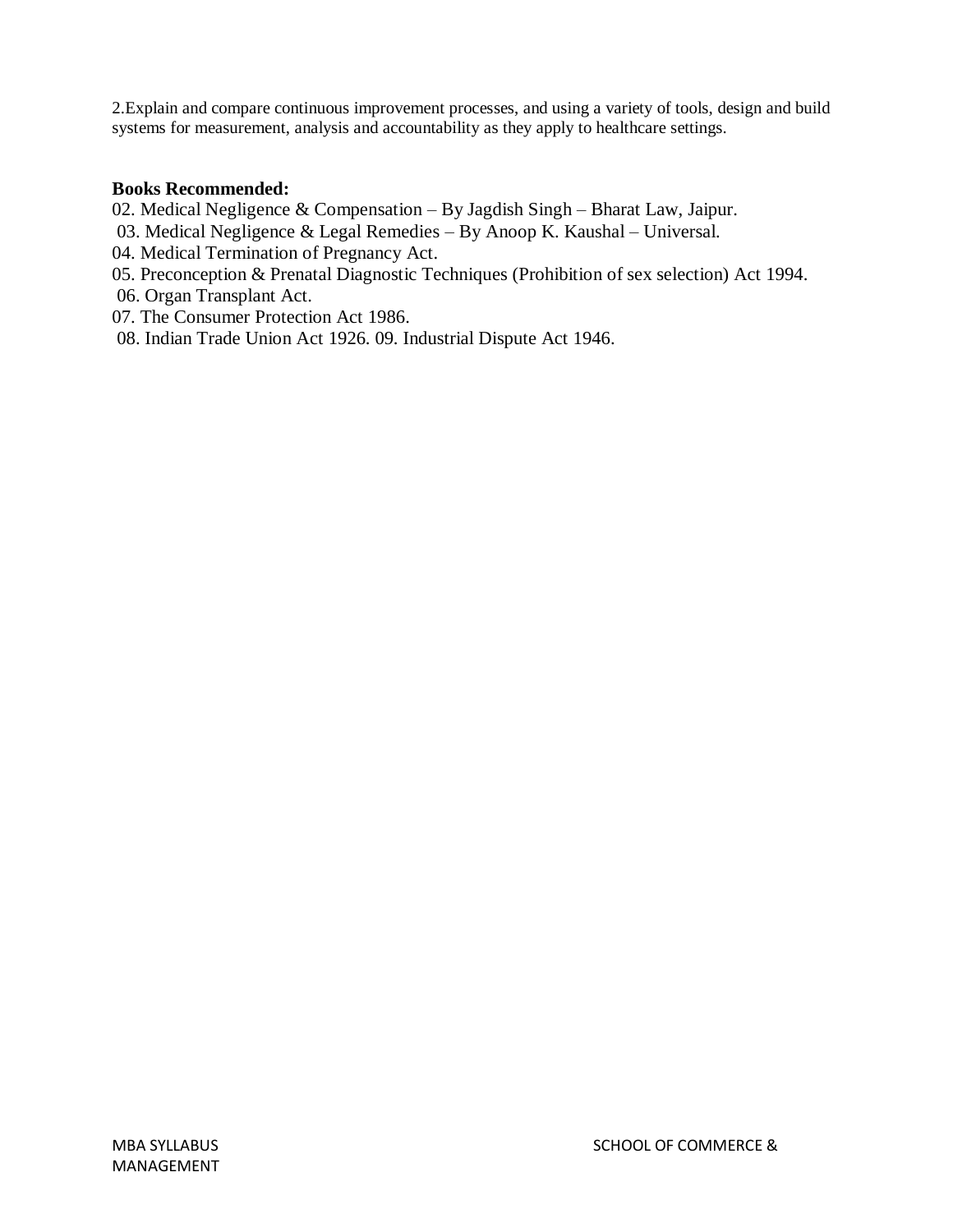# **Educational Institution Management (MBA-417) Credit :4**

**Course Objective:** *The objective is to provide Education which is the provision of a series of learning experiences to students in order to impart knowledge, values, attitudes and skills with the ultimate aim of making them productive members of society,*

# **Unit-1**

Concept of educational management- Meaning, nature, need and scope, Role of Educational manager. Types of Educational Management- Autocratic, Democratic, Lassie- Fair supervision. 6. Educational Planning- Meaning, need and significance of educational planning. Types and strategies of educational planning. Steps in Educational planning Institutional Planning.

# **Unit-2**

Educational Management and Administration Difference between the two administrations at different levels Primary, Secondary and Tertiary, Board of Secondary Education, Council of H.S Education, Council of Higher education

# **Unit-3**

Educational Measurement and Evaluation- Concept, Scope and Needs. Tools and Techniques of Evaluation - a) Test: Types, use of Norm- Referenced test and Criterion- Referenced test, essay type and objective type tests. b) Observation- Concept and Use c) Inquiry - concept and use d) Cumulative Record Card – concept and Use

# **Unit-4**

Autonomy in Higher Education (concept, composition and importance). Dellor's Report, National Knowledge Commission (Main Recommendations), RUSA, Choice Base Credit System, professional development of higher education faculty and major changes in research. **Unit-5**

Meaning, Definition, Aims, Components, Objectives, Scope and Significance of Educational Technology - Educational Technology and Instructional Technology - Educational Technology and Information Technology – personal learning environments, networked learning, virtual learning environments (VLE) m-learning, and digital education.

# **Course Outcome:**

- Iidentify and describe the political, religious, economic, and social uses of art in Italy during the Renaissance
- Identify a range of works of art and artists
- Analyze the role of art and of the artist in Italy at this time
- Analyze the art of the period according to objective methods

# **Suggested Books**

Altabach, P.G.&Singh, A. (1974).The Higher Learning In India,New Delhi: Vikas Publishing House.

Dunkin, M.J. (1987). The International Encyclopedia of Teaching and Teacher Education. New York: Pergamon Press.

Malik,S.C.(Ed) (1971) Management and Organisation of Indian Universities, Shimla: Indian Institute of Advanced Study.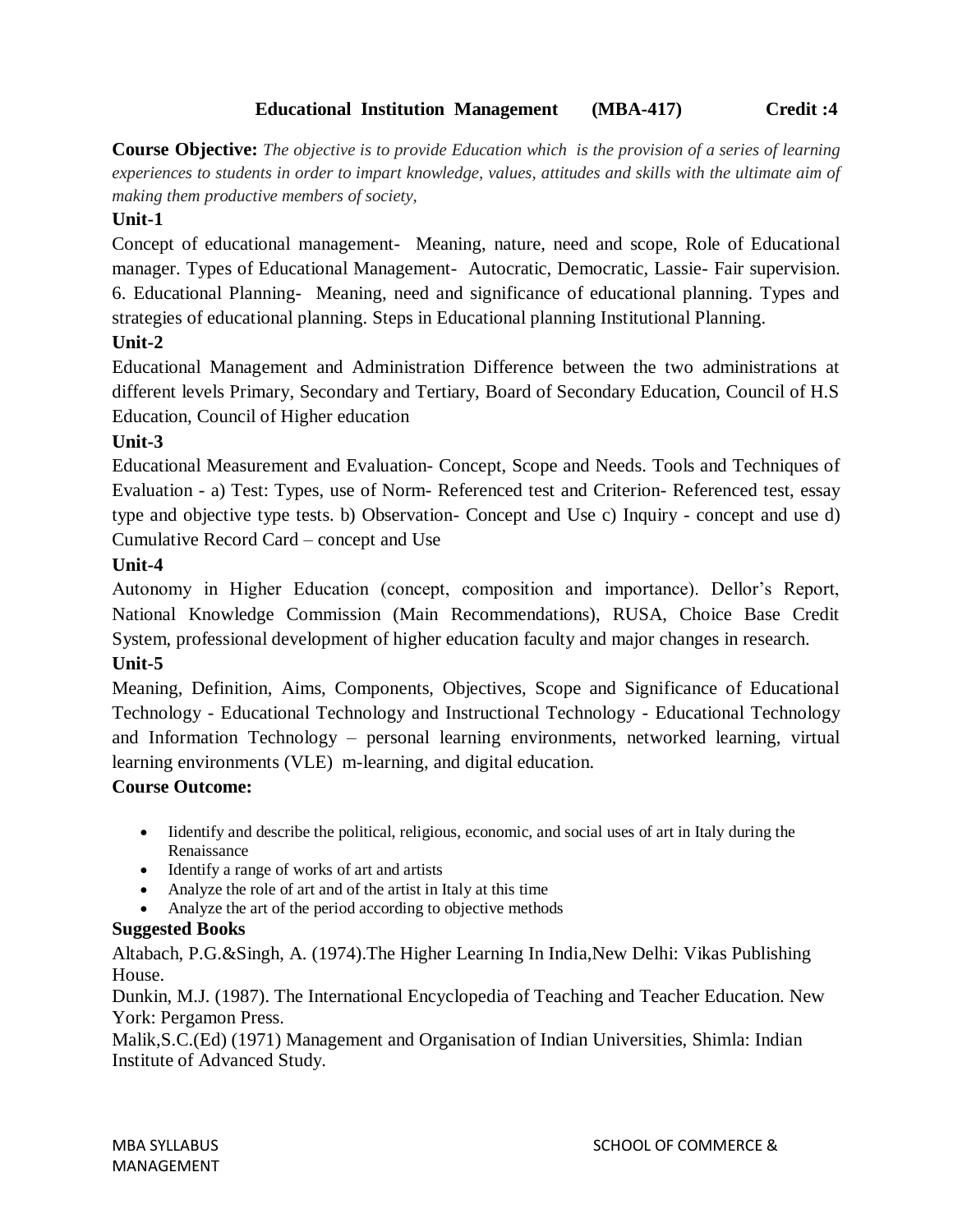# **MBA-418: TRAVEL & TOURISM MANAGEMENT Credit Hours: 4**

#### **Course objective**

This course acquaints the student with the scope and complexity of the hospitality and tourism industry by exploring the national and global relationships.

#### **UNIT I (08 Sessions)**

What is Tourism? Definitions and Concepts, Tourist destination, services and industry, General Tourism Trends. Types of Tourists, Visitor, Traveller, and Excursionist–Definition and differentiation. Inter–regional and intra– regional tourism, inbound and outbound tourism, domestic, international tourism. Forms of Tourism: religious, historical, social, adventure, health, business, conferences, conventions, incentives, sports and adventure, senior tourism, special interest tourism like culture or nature oriented, ethnic or 'roots' tourism and VFR.

New Trends of travel, E- Commerce and Online communication in Tourism

#### **UNIT II (08 Sessions)**

Definition of Tourism Product, Elements and characteristics of tourism products. Tourism product Life Cycle, Typology of tourism products.

Natural Resources:Wildlife Sanctuaries, National Parks and Natural Reserves in India

World Heritage Sites of India:Ajanta &Ellora Caves, TajMahal, Agra Fort, Sun Temple, Konark, Monuments at Khajuraho, Monuments at Hampi

Fairs and Festivals: Kumbha, Pushkar,Pongal/Makar-Sankranti, Baishakhi,Holi,Onam, Durga Puja, Diwali, KartikPurnima (DevDeepawali, Guru Parb), Rathyatra, Barawafat, Id-ul-Fitr, Easter, Christmas, Carnival (Goa), Ganga Mahotsava, TajMahotsava, KhajurahoMahotsava and Desert Festival. Dance & Music:Classical

#### **UNIT III (08 Sessions)**

Origin of Travel Agency. Definition and scope of Travel Agency. Definition of Tour Operator and Tour operation. Differences between Travel Agency and Tour Operator.

Travel Agency: Functions, Organization, Tour operator functions and organizations, client handling; Income sources.

Setting up of Travel Agency, Approval procedure for Travel Agent and Tour operator by DOT: IATA rules and regulations.

#### **UNIT IV (08 Sessions)**

Introduction to the Hospitality Industry - Origin, Nature and Importance, Hotel Organisational structure and its hierarchy of Very Large, Large and medium hotels and Hotel Chains of India,Classification of Hotels and Hotel Categories (Star Rating), Hotel Revenue Centres – Rooms Division, F& B Division,

#### **UNIT V (08 Sessions)**

Hotel Cost Centres- Marketing, Engineering, Accounting, Human Resources, Security.

Types of Hotel Rooms, Plans and Rates, Front Office and its coordination with other , Classification of Hotels – as per Location, Size, Target Markets, Levels of Service, Ownership & Affiliation, Other Lodging Establishments departments, Laws and rules pertaining to Hospitality Industry, Hospitality Organisation-FHRAI, HRACC, IH&RA, Customer Care - general etiquettes, telephone handling, effective communication skills

#### **Course Outcome:**

- Use knowledge and skills associated with problem solving, creative and critical thinking, reflection and decision making to function effectively in the classroom, community and industry.
- Apply the concepts and skills necessary to achieve guest satisfaction.
- Demonstrate leadership and teamwork to achieve common goals.

#### **Suggested Readings:**

1 Goeldner-Tourism Principles &Philosphy(Wiley Dreamtech)

- 2 Dixit, M and Sheela, C. Tourism Products (New Royal Book, 2001)
- 3 Hospitality and Tourism Kadam R (UDH Publishers edition 2013)
- 4 Tourism Marketing-Devashis Das Gupta-(Pearson)
- 5 Misra & Sadaul- Basic of Tourism Management (Excel Books)
- 6 Walker –Introduction to hospitality Management 2e (Prentice hall)
- 7 Kotler-Marketing for Hospitality and Tourism (Prentice hall)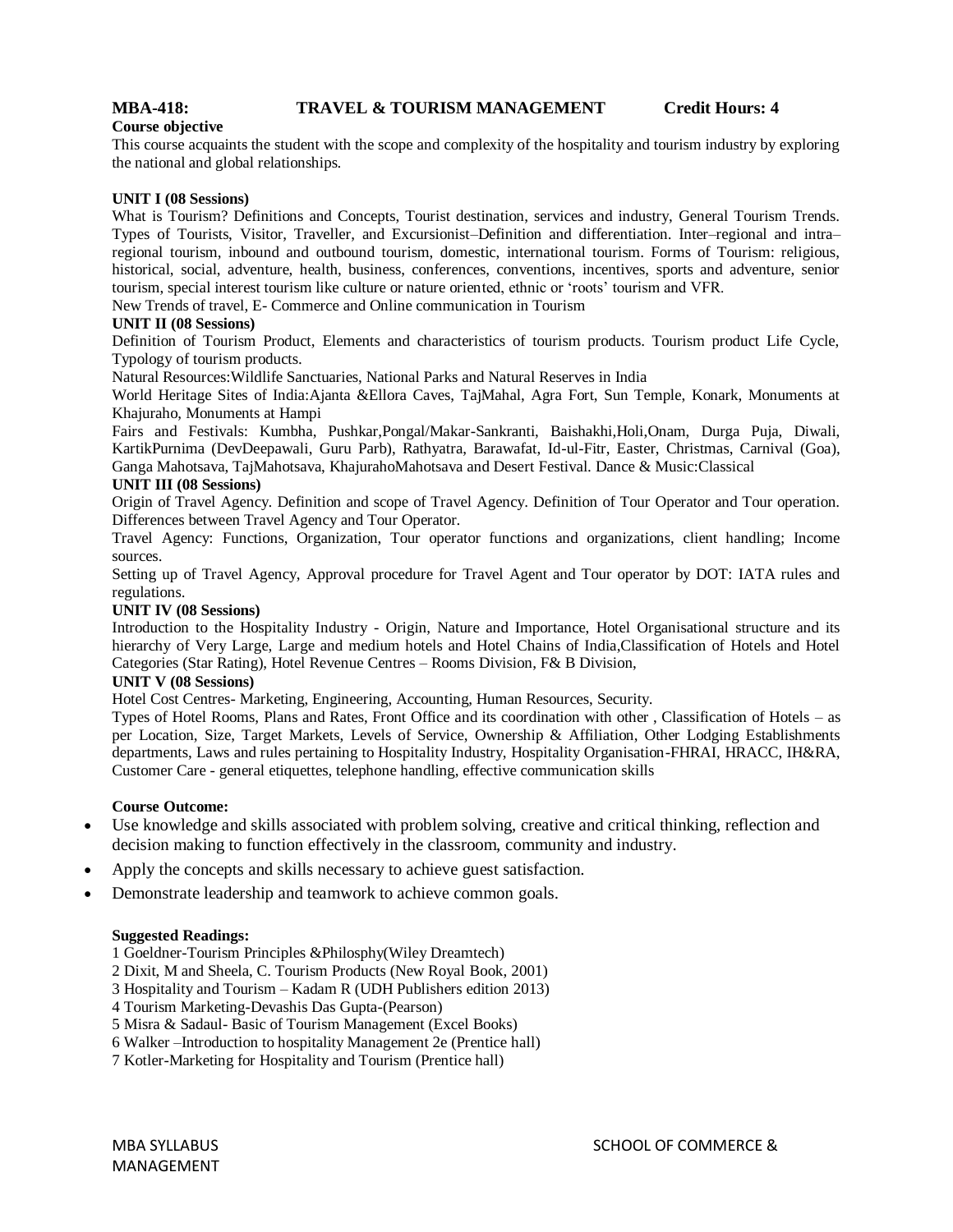**MBA-419 Sports Management Credit hours 4**

*Learning Objective:-This course is designed to introduce the field of Sport Management to a business student in the same nature the Accounting. The course will help prepare students for business programs and introduce them to an area of business with which they may be unfamiliar.*

**Unit I:-** Managing Sport Organizations i. History of Sport in Indian Society and the Sociological Context of Sport ii. History of the Management of Sport Organizations 1. Industry History of Sport Management 2. Academic History of Sport Management.

**Unit II:-** Sport Marketing a. Corporate Sponsorship b. Licensing c. Media's Role d. Advertising e. Promotions g. Career Opportunities.

**Unit III:-** Ethics in Sport: a. Gambling Issues b. Fund Raising Issues c. Sponsorship of Alcohol and Tobacco Companies

**UnitIV:-** Sport Law Legal Issues Affecting Sport

# **Course Outcomes:-**

**1.**Develop and hone professional skills through classroom learning and experiential learning through a steady progression of internships with added responsibilities.

**2**. Develop an understanding of the sports industry in relationship to the legal sector as well as the broader relationship between the industry and society.

**3.** Develop a Marketing Plan specific to a product in the Sport Industry.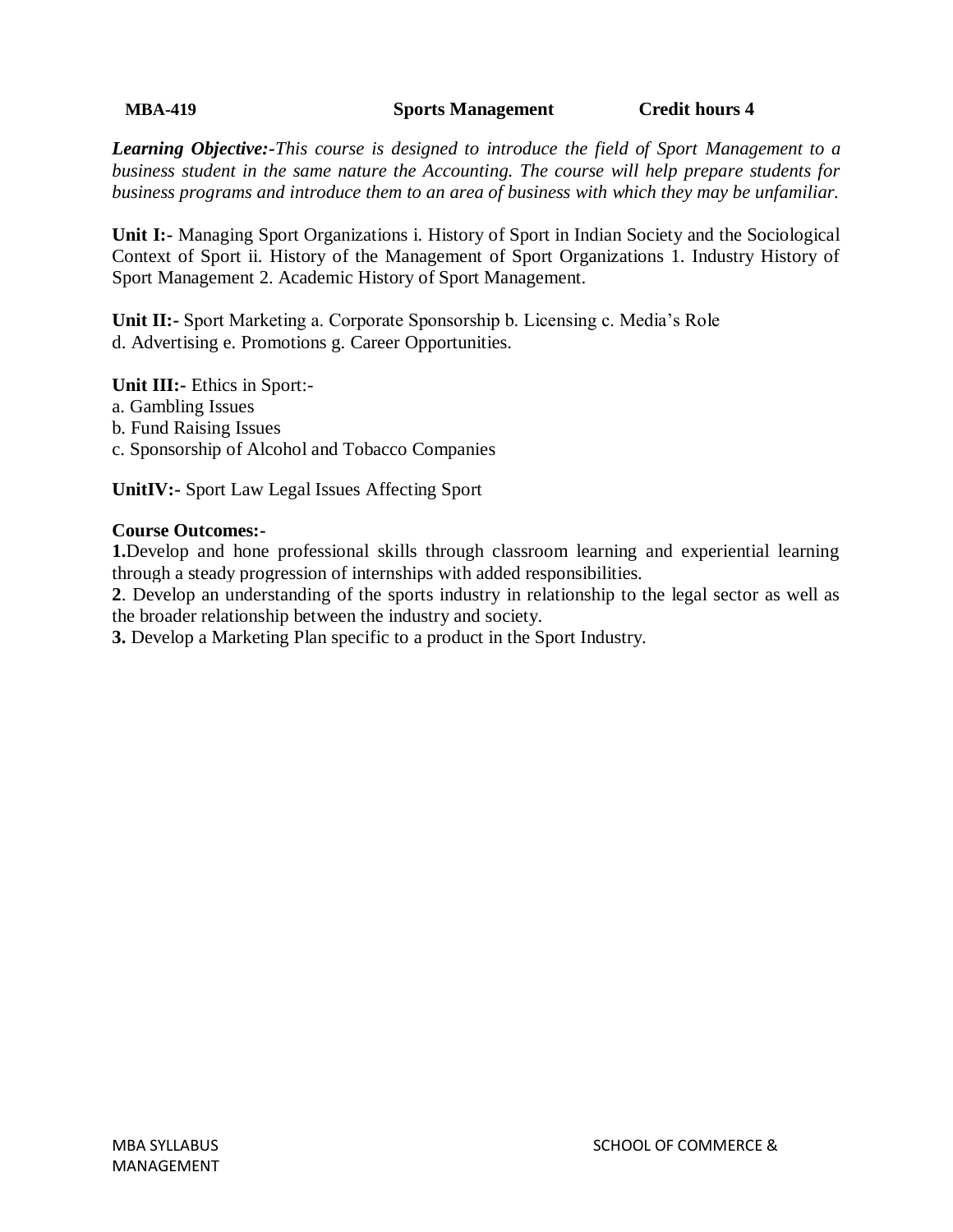# **MBA-420:** Unnat Bharat Abhiyan *Credit 02*

# **Learning Objectives:**

- To engage the students in understanding rural realities
- To identify and select existing innovative technologies, enable customization of technologies, or devise implementation method for innovative solutions, as per the local needs.
- To leverage the knowledge base of the institutions to devise processes for effective implementation of various government programmes
- To understand causes for rural distress and poverty and explore solutions for the same
- To apply classroom knowledge of courses to field realities and thereby improve quality of learning

# **UNIT: 1**

# **Quality of rual life in villages and Unnat Bharat Abhiyan:**

Introduction to Unnat Bharat Abhiyan - concept, scope and objectives, rural life, rural society, cast and gender relations, rural values with respect to community, nature and resources, elaboration of "Soul of India lies in villages" – (Gandhi Ji), Rural infrastructure, problems in rural area.

Assignment: - 2

Prepare a map (Physical , visual and digital) of the village you visited and write an essay about inter-family relation in that village

# **UNIT: 2**

# **Rural economy and livelihood :**

Agriculture, farming, land ownership pattern, water management, animal husbandry, non-farm livelihoods and artisans, rural entrepreneurs, rural market

# **Assignment: 1**

Describe your analysis of rural household economy, it's challenges and possible pathways to address them.

Group discussion in class- (4)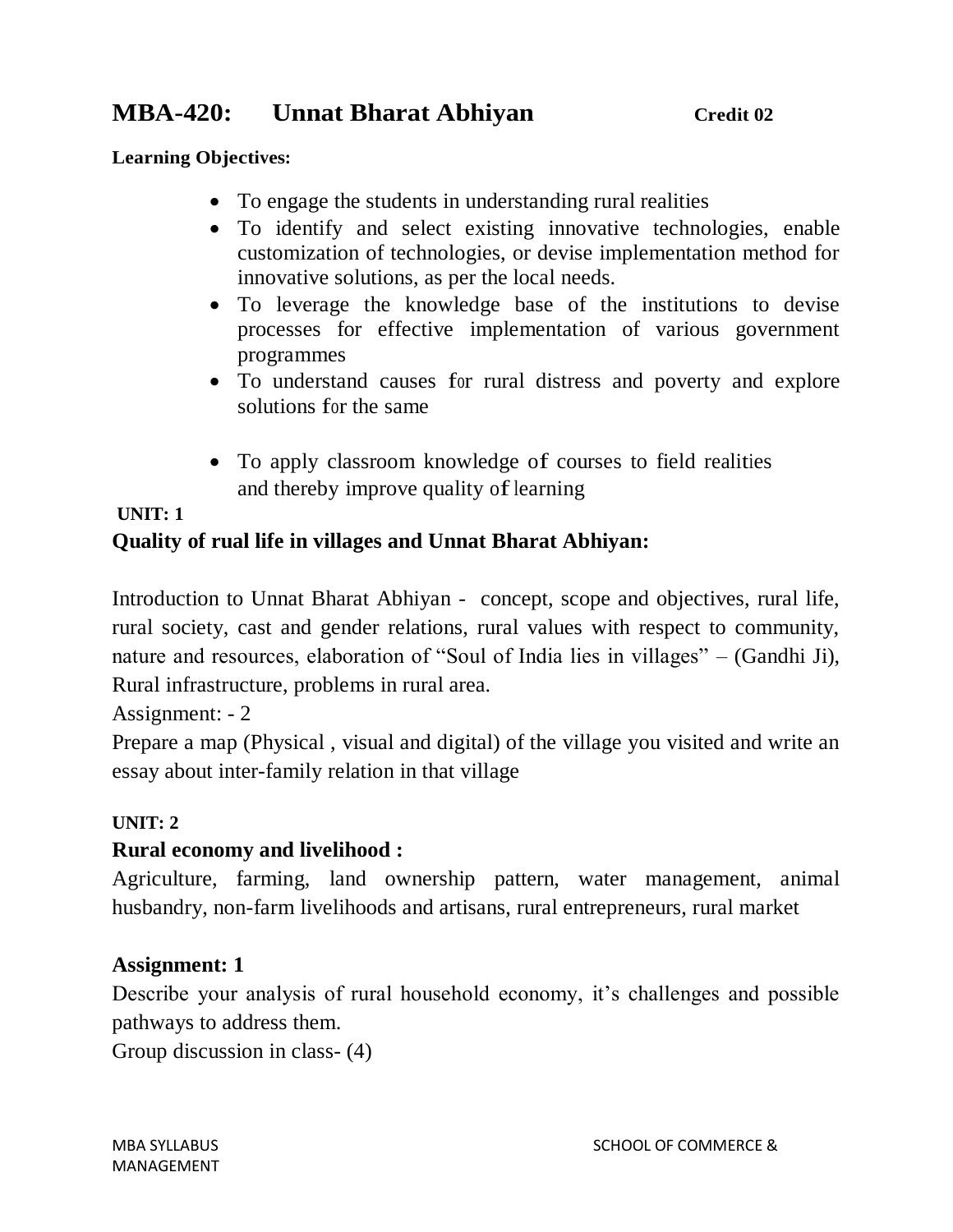# **Field visit 3**

# **UNIT : 3 Rural Institutions: 2**

History of Rural Development, Traditional rural organizations, Self Help Groups, Gram Swaraj and 3- Tier Panchayat Raj Institutions(Gram Sabha, Gram Panchayat, Standing Committee), local civil society, local administration.

Introduction to Constitution, Constitutional Amendments in Panchayati Raj – Fundamental Rights and Directive Principles.

# **Assignment 2**

Panchayati Raj institutions in villages? What would you suggest to improve their effectiveness? Present a case study (written or audio-visual). **Field Visit – 4**

# **UNIT : 4 Rural Development Programmes: 2**

National programmes - Sarva Shiksha Abhiyan, Beti Bachao, Beti Padhao, Ayushman Bharat, Swatchh Bharat, PM Awass Yojana, Skill India, Gram Panchayat Decentralised Planning, NRLM, MNREGA, etc

Written Assignment  $-2$ 

Describe the benefits received and challenges faced in the delivery of one of these programmes in the rural community, gve suggestions about improving implementation of the programme for the rural poor Field work:

Each student selects one programme for field visit

# **Field based practical activities:**

• Interaction with SHG women members, and study of their functions and challenges; planning for their skill building and livelihood activities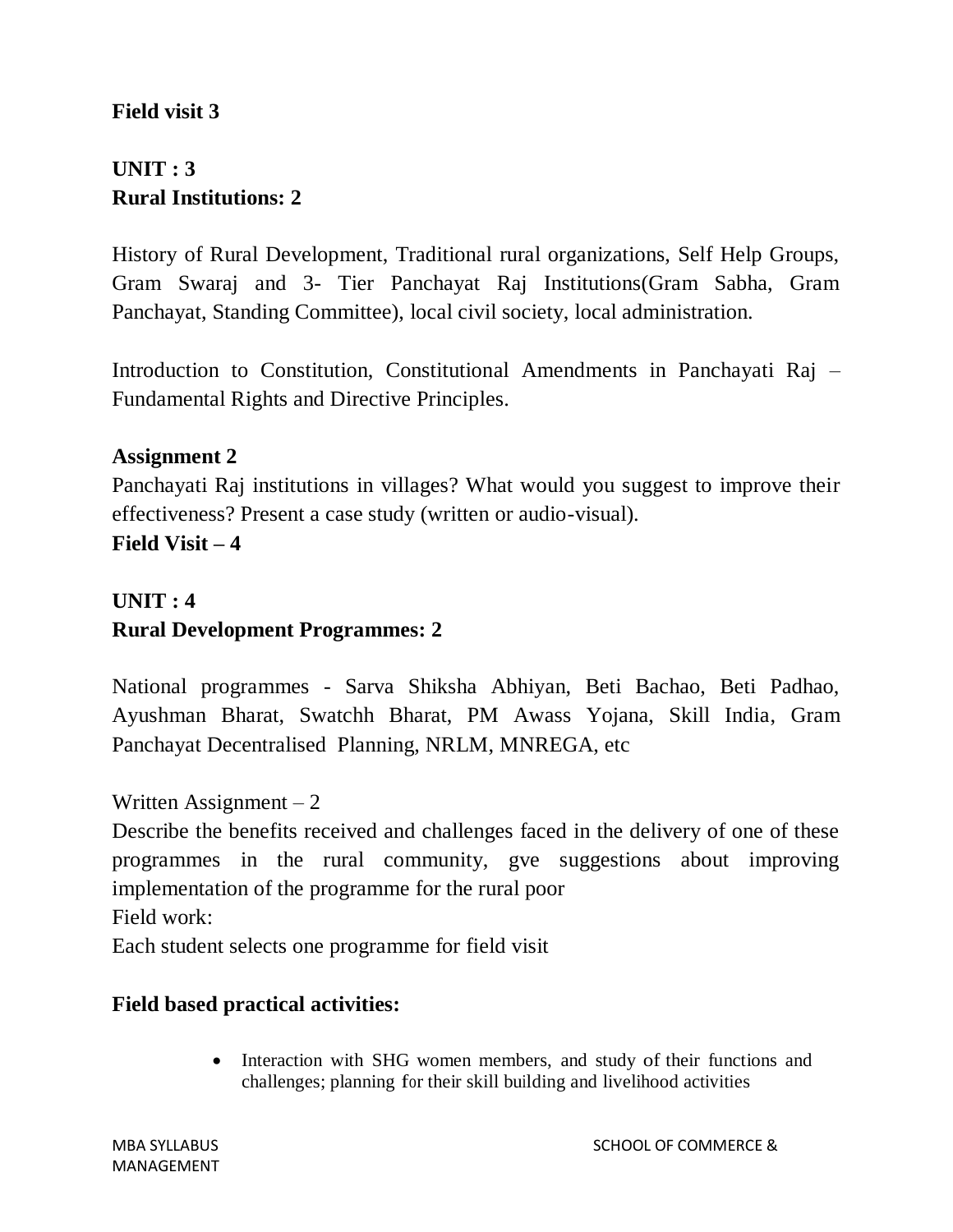- Visit MGNREGS project sites, interact with beneficiaries and interview functionaries at the work site
- Field visit to Swachh Bharat project sites, conduct analysis and initiate problem solving measures
- Conduct Mission Antyodaya surveys to support under Gram Panchayat Development Plan(GPDP)
- Interactive community exercise with local leaders, panchayat functionaries, grass-root officials and local institutions regarding village development plan preparation and resource mobilization
- Visit Rural Schools *I* mid-day meal centres, study Academic and infrastructural resources and gaps
- Participate in Gram Sabha meetings, and study community participation
- Associate with Social audit exercises at the Gram Panchayat level, and interact with programme beneficiaries
- Attend Parent Teacher Association meetings, and interview school drop outs
- Visit local Anganwadi Centre and observe the services being provided
- Visit local NGOs, civil society organisations and interact with their staff and beneficiaries, .
- Organize awareness programmes, health camps, Disability camps and cleanliness camps o Conduct soil health test, drinking water analysis, energy use and fuel efficiency surveys
- Raise understanding of people's impacts of climate change, building up community's disaster preparedness
- Organise orientation programmes for farmers regarding organic cultivation, rational use of irrigation and fertilizers and promotion oftraditional species of crops and plants
- Formation of committees for common property resource management, village pond maintenance and fishing

# **Learning Outcomes:**

.

After completing this course, student will be able to

- Gain an understanding of rural life, culture and social realities
- Develop a sense of empathy and bonds of mutuality with local community